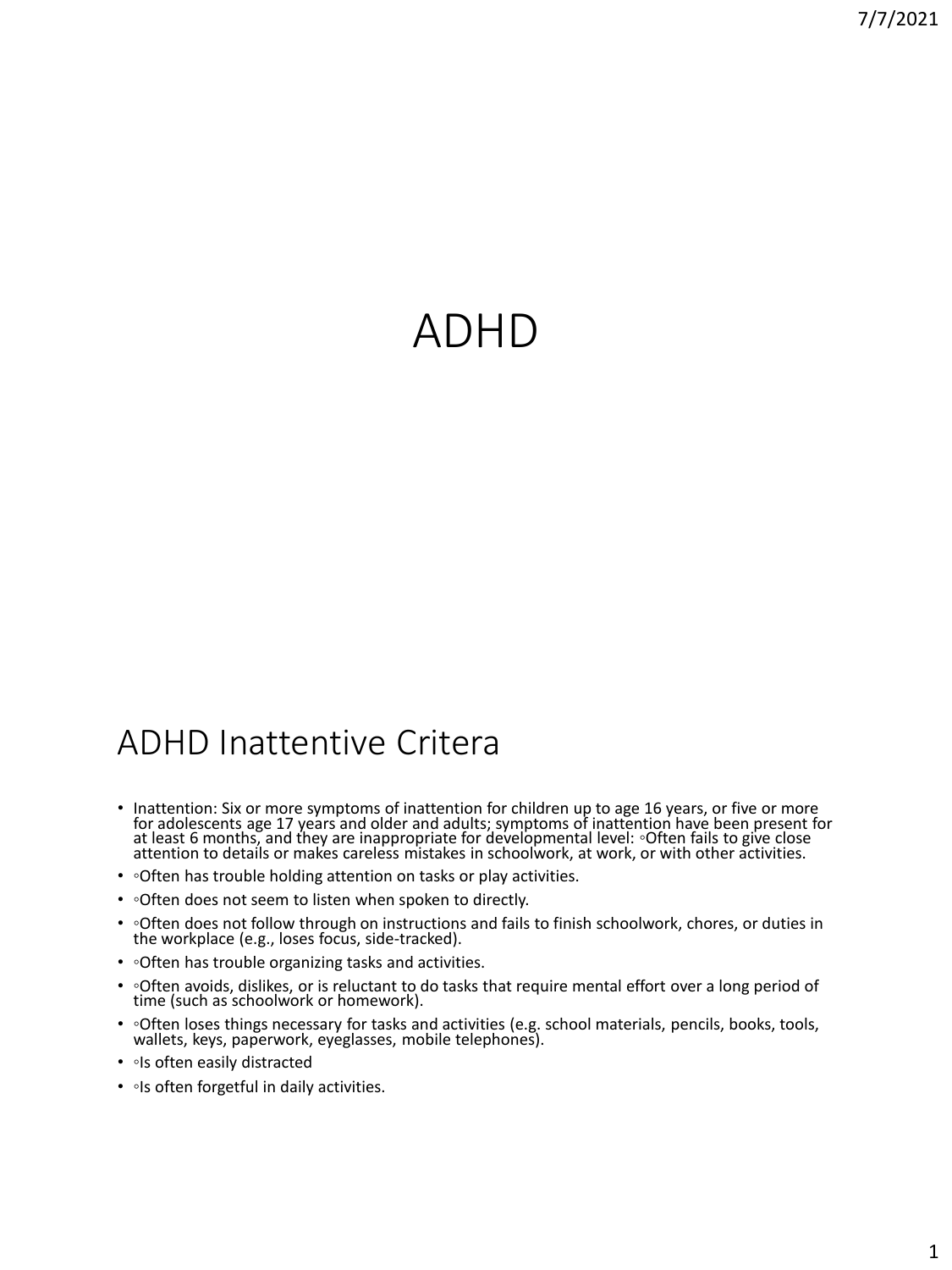## ADHD Hyperactive/Impulsive Criteria

- 2. Hyperactivity and Impulsivity: Six or more symptoms of hyperactivity-impulsivity for children up to age 16 years, or five or more for adolescents age 17 years and older and<br>adults; symptoms of hyperactivity-impulsiv
- ◦Often leaves seat in situations when remaining seated is expected.
- ◦Often runs about or climbs in situations where it is not appropriate (adolescents or adults may be limited to feeling restless).
- ◦Often unable to play or take part in leisure activities quietly.
- • Is often "on the go" acting as if "driven by a motor".
- often talks excessively.
- ◦Often blurts out an answer before a question has been completed.
- • ⊙ften has trouble waiting their turn.
- • Often interrupts or intrudes on others (e.g., butts into conversations or games)
- In addition, the following conditions must be met:
- •Several inattentive or hyperactive-impulsive symptoms were present before age 12 years.
- •Several symptoms are present in two or more settings, (such as at home, school or work; with friends or relatives; in other activities).
- •There is clear evidence that the symptoms interfere with, or reduce the quality of, social, school, or work functioning.
- • The symptoms are not better explained by another mental disorder, anxiety armod disorder, dissociative disorder, or a personality disorder). The symptoms do not happen only during the course of schizophrenia or anothe

# Differential for ADHD

## Medical conditions include

- hearing impairment,
- thyroid disease,
- lead toxicity,
- hepatic disease,
- sleep apnea, and
- drug interactions.

### Substances

- steroids,
- antihistamines,
- anticonvulsants,
- caffeine, and
- nicotine, may have adverse effects that impact attentiveness.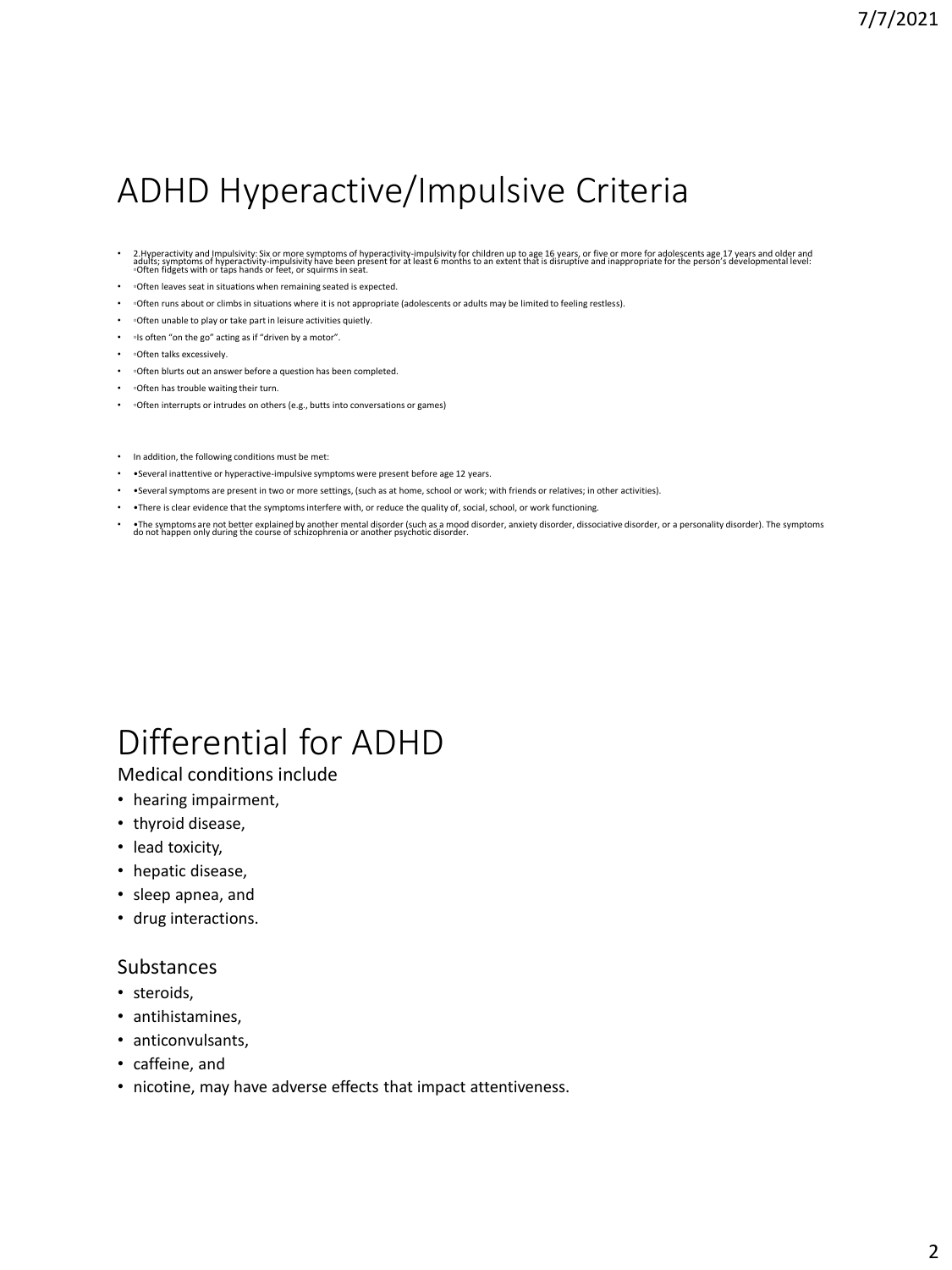# Differential Diagnosis for ADHD

Psychiatric conditions

- Oppositional Defiant Disorder (50% comorbid)
- Anxiety (30% comorbid)
- Mood (30% comorbid)
- obsessive-compulsive disorder
- substance use,
- Trauma/PTSD,
- borderline personality, and
- learning disorders (25%)
- intellectual disability

# Diagnosing ADHD

- History from Parents/teacher/child
- Medical and Family History. Medication List
- If history negative/unremarkable no labs noted
- Early or unexplained death in family consider EKG
- Consider lead level depending on exposure/risk
- No psychological or neuropsychological testing unless cognitive or learning concerns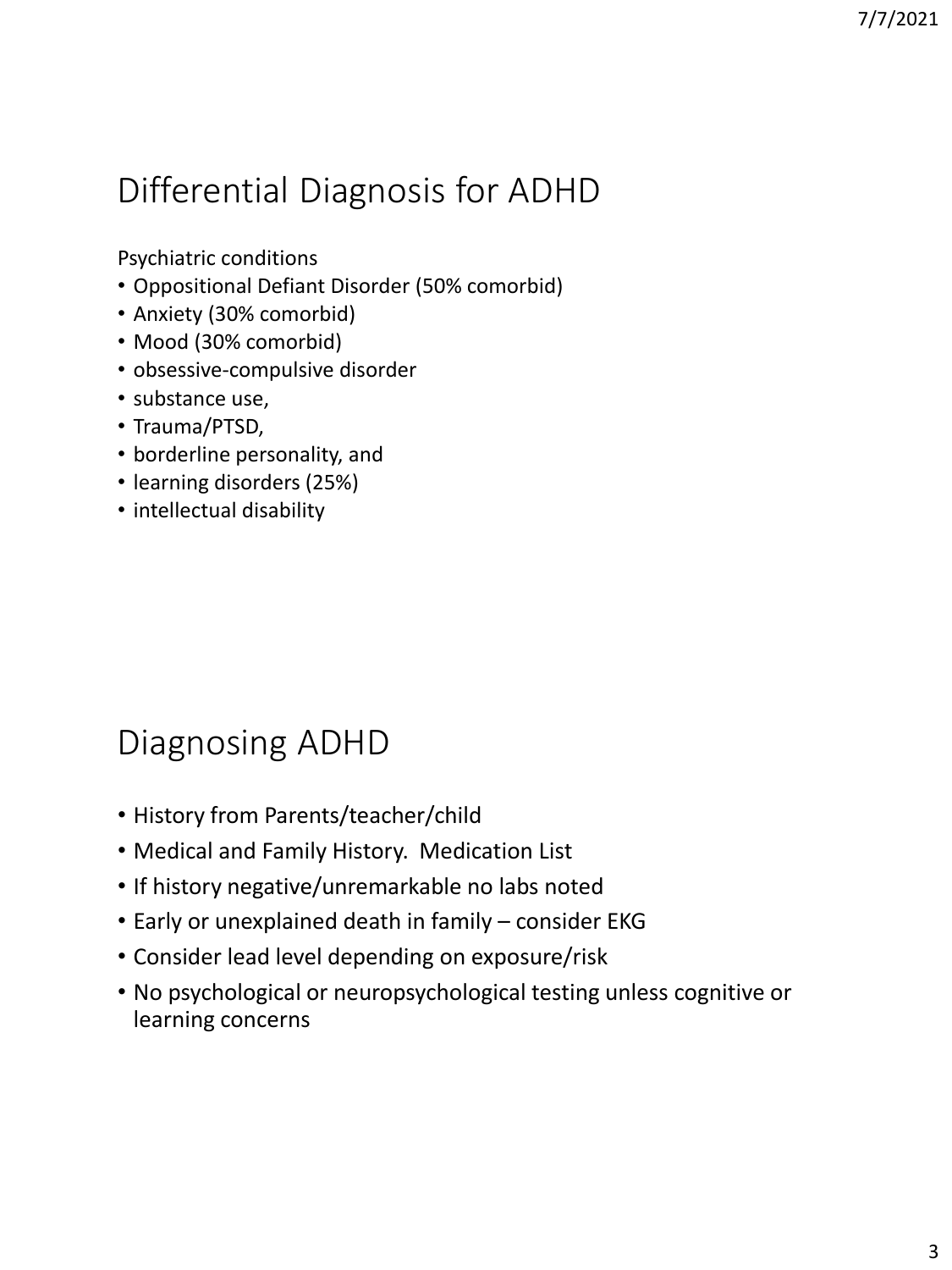## How To Diagnose

## • [Vanderbilt](https://www.nichq.org/sites/default/files/resource-file/NICHQ_Vanderbilt_Assessment_Scales.pdfhttps:/www.nichq.org/sites/default/files/resource-file/NICHQ_Vanderbilt_Assessment_Scales.pdf) (6 to adult)

- Parent form
- Teacher Form
- Diagnosis and Followup for ADHD
- Screen for ODD, Conduct and Anxiety/Depression

[ADHD IV](https://5d4074a8-6e11-4805-9971-1a32a40d896d.filesusr.com/ugd/0af0d3_f83ae58779be4884af81029460d5bf22.pdf) – preschool version (3-5)

| Nonpharmacological interventions for ADHD |                                                                                                                                                                                                                                                        |                                                                                                                                                                                                                                                                                                                                                |
|-------------------------------------------|--------------------------------------------------------------------------------------------------------------------------------------------------------------------------------------------------------------------------------------------------------|------------------------------------------------------------------------------------------------------------------------------------------------------------------------------------------------------------------------------------------------------------------------------------------------------------------------------------------------|
| Intervention                              | Evidence                                                                                                                                                                                                                                               | <b>Context for use</b>                                                                                                                                                                                                                                                                                                                         |
| Psychoeducation                           | An RCT comparing a structured psychoeducational intervention with a support group for parents of children and<br>youth with ADHD showed improvements in parent-reported symptoms, with additional benefits in prosocial<br>behaviour after 1 year (9). | When initiating treatment, providing accurate education and information to patients and families are essential for successful management planning and<br>implementation. Misperceptions are common. Many patients and families rely on both online and physician-recommended resources for information (10).                                   |
| Shared decision-<br>making                | A 6-month longitudinal cohort showed that parents who focused on academic improvements were more likely to<br>initiate medication, while those more concerned with behaviour were likelier to begin behavioural therapy (12).                          | in shared decision-making, all participants (parents, youth/child, and physician) share information regarding diagnosis and treatment before the latter is<br>implemented. Treatment planning is enhanced by identifying goals for improvement (1): academic performance (2), behavioural compliance (3),<br>interpersonal relationships (11). |
| PBT                                       | Meta-analytic examination of RCTs of PBT using observations and teacher ratings showed improved parenting skills<br>for conduct problems. Parent ratings showed effectiveness for ADHD symptoms, social skills and academic<br>performance (95).       | For preschool age children, PBT should be the intervention of first choice (4).<br>For disruptive behaviours comorbid with ADHD, initiating PBT before medication proved more effective than medication followed by PBT (96).                                                                                                                  |
| Classroom<br>management                   | Classroom behaviour management strategies have been considered a well-established treatment for ADHD for over a<br>decade (97).                                                                                                                        | Teachers help children with special needs by setting classroom rules and expectations, providing students with individual attention and praise, and<br>offering both direct and indirect messages of acceptance.                                                                                                                               |
| Daily report card                         | An RCT of daily report cards and psychological consultation showed improved compliance with classroom rules.<br>academic productivity and classroom behaviours (98).                                                                                   | Behaviour management strategies that include parent and teacher cooperation have been shown to improve homework completion (98)                                                                                                                                                                                                                |
| Behavioural peer<br>interventions         | RCTs of two such programs (different researchers) observed improved peer skills in classroom settings; therefore, the<br>intervention is considered well established (99).                                                                             | Adults use behaviour modification techniques to help children improve peer skills in recreational settings, such as summer camps (99).                                                                                                                                                                                                         |
| Social skills training                    | No clear evidence of efficacy for improved classroom behaviour or peer interaction skills (5).                                                                                                                                                         |                                                                                                                                                                                                                                                                                                                                                |
| Organizational skills<br>training         | RC1s of two such programs (different researchers) showed improvements in organization, time management and<br>planning: therefore, the intervention is considered well established (100).                                                              | These programs address specific executive functioning difficulties common in children with ADHD. They are added to other interventions (100).                                                                                                                                                                                                  |
| Cognitive training                        | Meta-analysis showed benefit for working memory skills targeted by computerized interventions. Parents, but not<br>teachers, reported improved inattention symptoms (101).                                                                             | Computerized interventions for specific neuropsychological deficits (e.g., working memory) require additional development before they can be considered<br>clinically useful (102).                                                                                                                                                            |
| EEG neurofeedback                         | Systematic reviews showed benefit reported by parents; benefit from blinded outcomes was less clear (103).                                                                                                                                             | Such interventions require additional development before they can be considered clinically useful (104).                                                                                                                                                                                                                                       |
| Died                                      | Small effects on ADHD symptoms were shown for free fatty acid supplementation and restricted elimination diets<br>[e.g., removing artificial food dyes] (6,105).                                                                                       | Children with a suspected dietary deficiency, insufficiency or food allergy should be evaluated (106).                                                                                                                                                                                                                                         |
| Exercise                                  | Meta-analysis of exercise interventions (e.g., short-term aerobic exercise and yoga) showed improvement in core<br>ADHD experience and in related angular and considius functions (107).                                                               | Exercise provides additional benefits to health and well-being (108).                                                                                                                                                                                                                                                                          |

Pediatrics and Child Health. "ADHD in Children and Youth: Part 2- Treatment. Volume 23. Issue 7. Nov 2018. 462-472.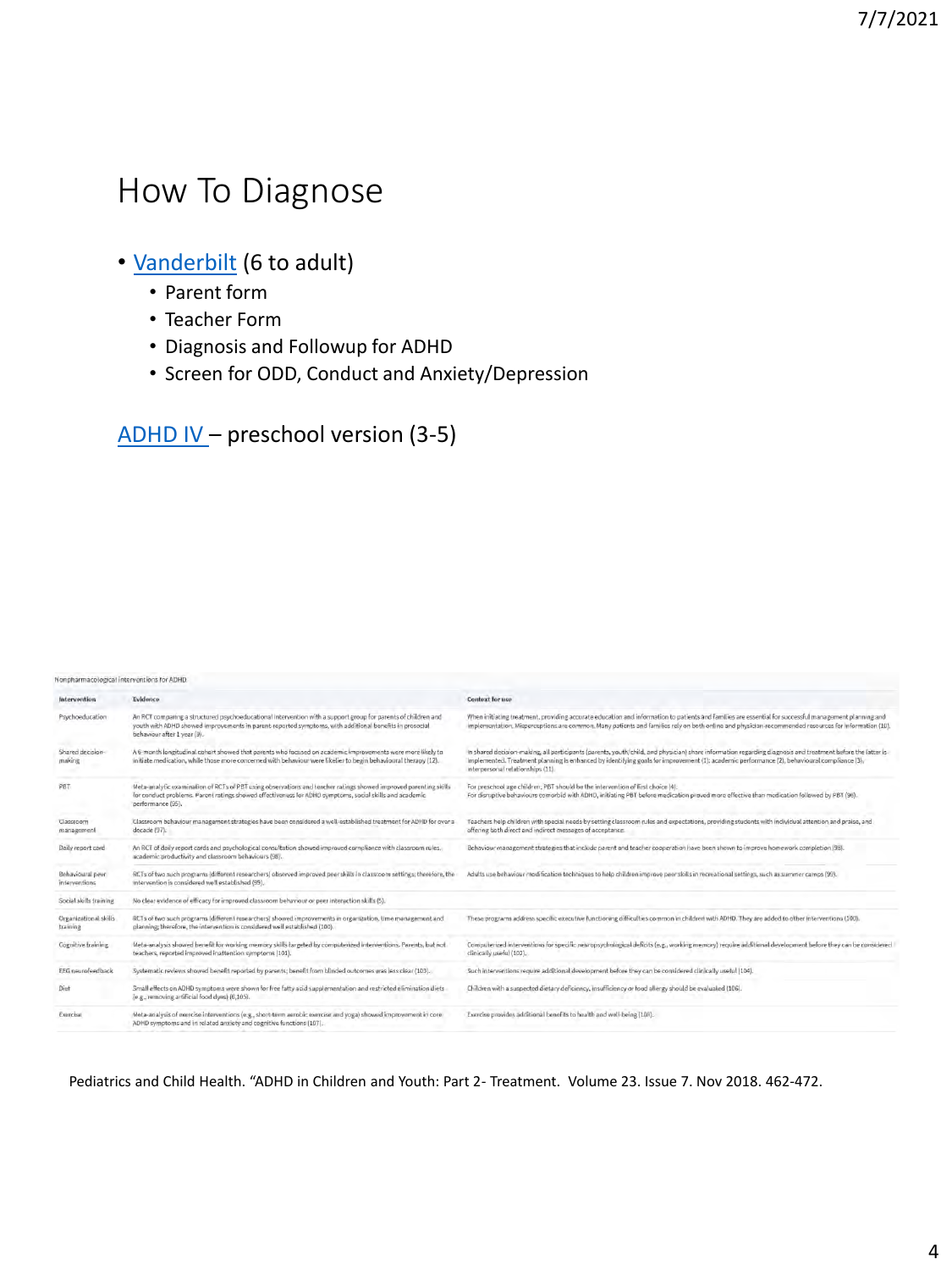| ц<br>í<br>× |
|-------------|

## Medications Used in the Treatment of ADHD<br>Approved by the US FDA



| <b>Delivery</b>          | <b>Brand Name</b>                                                | <b>Duration</b>                                                    | Form                 | <b>Available Dosage</b><br><b>Strengths</b>                                           | <b>Concerns &amp; Side Effects</b>                                                                                                       |
|--------------------------|------------------------------------------------------------------|--------------------------------------------------------------------|----------------------|---------------------------------------------------------------------------------------|------------------------------------------------------------------------------------------------------------------------------------------|
| <i>Immediate release</i> | <b>Focalin®</b><br>(generic available)                           | $3-5$ hours                                                        | tablet               | $2.5$ mg $5$ mg<br>10 <sub>mg</sub>                                                   | Common side effects include:<br>· headache                                                                                               |
|                          | <b>Methylin<sup>®</sup> Oral Solution</b><br>(generic available) | 3-5 hours                                                          | liquid               | 5 mg/5ml<br>$10$ mg/ $5$ ml                                                           | · decreased appetite<br>· stomach ache                                                                                                   |
|                          | Methylin® Chewable                                               | 3-5 hours                                                          | chewable<br>tablet   | $2.5$ mg $5$ mg<br>10 <sub>mg</sub>                                                   | · nervousness<br>· trouble sleeping                                                                                                      |
|                          | <b>Ritalin®</b><br>(generic available)                           | $3-5$ hours                                                        | tablet               | 5 <sub>mg</sub><br>10 <sub>mg</sub><br>20 <sub>mg</sub>                               | · nausea<br>· reduced spontaneity<br>Other side effects may include:                                                                     |
| <b>Sustained release</b> | Ritalin-SR®                                                      | $7-8$ hours                                                        | tablet               | <b>20 mg</b>                                                                          | · slowing of growth (height and weight) in children<br>· eyesight changes or blurred vision                                              |
| <b>Extended release</b>  | Adhansia XR™                                                     | $12 + hours$                                                       | capsule              | 25 mg<br>35 mg<br>45 mg 55 mg<br>70 mg 85 mg                                          | · painful and prolonged erections<br>Heart-related problems:<br>· sudden death in patients who have heart problems                       |
|                          | Aptensio XR <sup>110</sup><br>(generic available)                | 7-8 hours                                                          | capsule              | 10 mg 15 mg<br>20 mg 30 mg<br>40 mg 50 mg<br>60 mg                                    | or heart defects<br>. stroke and heart attack in adults.<br>. increased blood pressure and heart rate.<br>Mental (psychiatric) problems: |
|                          | Concerta®<br>(generic gygilable)                                 | $10 - 12$ hours                                                    | tablet               | 27 <sub>me</sub><br>18 <sub>mg</sub><br>36 mg<br>54 mg                                | . new or worse behavior and thought problems<br>. new or worse bipolar illness                                                           |
|                          | Cotempla™XR-ODT                                                  | 8-12 hours                                                         | tablet               | 8.6 <sub>mg</sub><br>17.3 mg<br>25.9 mg                                               | . new or worse aggressive behavior or hostility<br>· new psychotic symptoms (such as hearing voices,                                     |
|                          | Daytrana <sup>®</sup>                                            | $10 - 12$ hours<br>(9 hours applied + up)<br>to three hours after) | transdermal<br>patch | 10 <sub>mg</sub><br>15 mg<br>20 <sub>mg</sub><br>30 <sub>mg</sub>                     | believing things that are not true, suspiciousness)<br>or new manic symptoms<br>Circulation problems in fingers and toes                 |
|                          | Focalin XR <sup>®</sup><br>(generic available)                   | 12 hours                                                           | capsule              | 10 <sub>mg</sub><br>5 mg<br>$15 \, mg$<br>20 mg<br>$25$ mg<br>30 mg<br>35 mg<br>40 mg |                                                                                                                                          |
|                          | Jornay PM <sup>TM</sup>                                          | $12 + hours$                                                       | capsule              | $20$ mg<br><b>60 mg</b><br>40 mg<br>80 mg<br>$100$ mg                                 |                                                                                                                                          |



## Medications Used in the Treatment of ADHD<br>Approved by the US FDA



| <b>Delivery</b> | <b>Brand Name</b>                               | <b>Duration</b>     | Form               | <b>Available Dosage</b><br><b>Strengths</b>                                     | <b>Concerns &amp; Side Effects</b> |
|-----------------|-------------------------------------------------|---------------------|--------------------|---------------------------------------------------------------------------------|------------------------------------|
|                 | Metadate CD <sup>®</sup><br>(generic available) | 8 hours             | capsule            | 20 <sub>mg</sub><br>10 <sub>mg</sub><br>30 mg<br>40 mg<br>50 mg 60 mg           |                                    |
|                 | Metadate® ER                                    | 8-12 hours          | tablet             | 20 mg                                                                           |                                    |
|                 | QuilliChew ER <sup>114</sup>                    | 8-12 hours          | chewable<br>tablet | 20 mg 30 mg<br>40 mg                                                            |                                    |
|                 | Quillivant XR®                                  | 8, 10, and 12 hours | liquid             | 10 mg/2ml<br>20 mg/4ml<br>30 mg/6ml<br>40 mg/8 ml<br>50 mg/10 ml<br>60 mg/12 ml |                                    |
|                 | <b>Ritalin LA®</b><br>(generic available)       | 8 hours             | capsule            | 10 mg 20 mg<br>30 mg<br>40 mg<br>60 mg                                          |                                    |

### Amphetamine-based Stimulants

| <b>Delivery</b>                 | <b>Brand Name</b>                            | <b>Duration</b> | Form   | <b>Available Dosage</b><br><b>Strengths</b>                                 | <b>Concerns &amp; Side Effects</b>                                                                             |  |  |  |
|---------------------------------|----------------------------------------------|-----------------|--------|-----------------------------------------------------------------------------|----------------------------------------------------------------------------------------------------------------|--|--|--|
| <i><b>Immediate release</b></i> | Adderall <sup>®</sup><br>(generic available) | 4-8 hours       | tablet | $7.5$ mg<br>5 mg<br>10 mg<br>12.5 mg<br>15 <sub>mg</sub><br>20 mg<br>30 mg  | Common side effects include:<br>· headache<br>· trouble sleeping<br>· circulation problems in fingers and toes |  |  |  |
|                                 | <b>Evekeo<sup>®</sup></b>                    | $4-6$ hours     | tablet | 5 mg 10 mg                                                                  | · decreased appetite<br>· nervousness                                                                          |  |  |  |
|                                 | Evekeo ODT™                                  | 4-6 hours       | tablet | 5 mg<br>10 <sub>mg</sub><br>$20$ mg<br>15 mg                                | · dizziness<br>· diarrhea, constipation<br>· mood changes, feeling irritable, restless or nervous              |  |  |  |
|                                 | ProCentra <sup>®</sup>                       | 4-8 hours       | liquid | 5mg/5ml                                                                     | · dry mouth, unusual or unpleasant taste in mouth<br>· runny nose, nosebleeds                                  |  |  |  |
|                                 | Zenzedi <sup>=</sup>                         | $4 - 8$ hours   | täblet | $2.5$ mg $5$ mg<br>$7.5$ mg<br>$10 \text{ mR}$<br>20 mg<br>$15$ mg<br>30 mg | · itching, rash, or allergic reactions<br>· increased tics<br>· reduced spontaneity                            |  |  |  |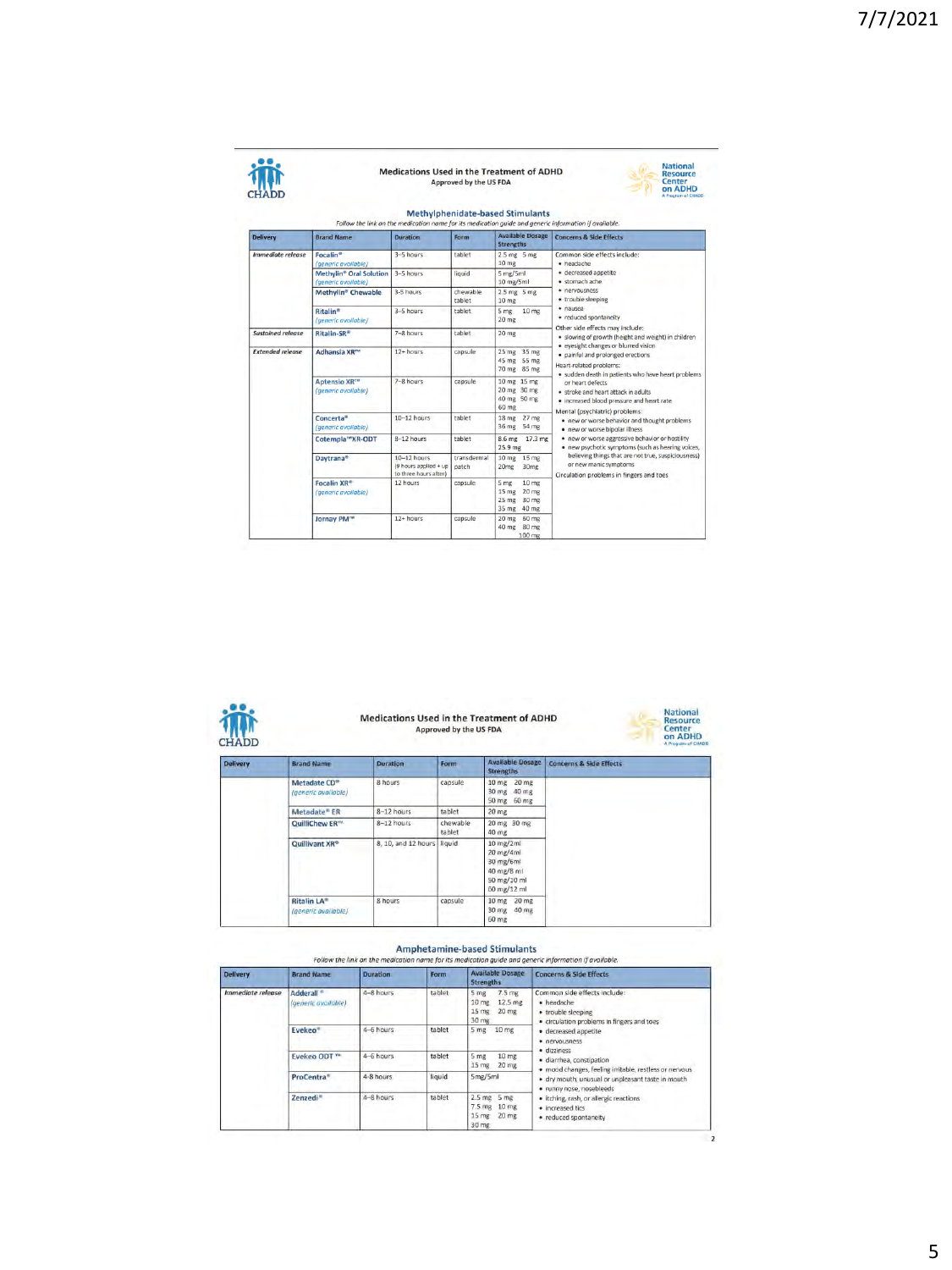| <b>Delivery</b>         | <b>Brand Name</b>                               | Duration                                       | Form               | <b>Available Dosage</b><br><b>Strengths</b>                                                                             | <b>Concerns &amp; Side Effects</b>                                                                                                                                                                                                                                                                        |  |  |
|-------------------------|-------------------------------------------------|------------------------------------------------|--------------------|-------------------------------------------------------------------------------------------------------------------------|-----------------------------------------------------------------------------------------------------------------------------------------------------------------------------------------------------------------------------------------------------------------------------------------------------------|--|--|
| <b>Extended release</b> | Adderall XR <sup>®</sup><br>(generic available) | 8-12 hours                                     | capsule            | 5 <sub>mg</sub><br>$10 \text{ mg}$<br>15 <sub>mg</sub><br>$20$ mg<br>25 mg 30 mg                                        | Other side effects may include:<br>· slowing of growth (height and weight) in children<br>· eyesight changes or blurred vision                                                                                                                                                                            |  |  |
|                         | <b>Adzenys ER</b>                               |                                                | liquid             | 3.1 mg/2.5 ml<br>$6.3$ mg/5 ml<br>9.4 mg/7.5 ml<br>12.5 mg/10 ml<br>15.7 mg/12.5 ml<br>18.8 mg/15 ml                    | · impotence or sexual problems<br>Heart-related problems:<br>· sudden death in patients who have heart problems or<br>heart defects.<br>. stroke and heart attack in adults<br>· increased blood pressure and heart rate                                                                                  |  |  |
|                         | Adzenys XR-ODT <sup>IV</sup>                    | $9 - 10$ hours-<br>children<br>11 hours-adults | tablet             | 3.1 mg 6.3 mg<br>9.4 mg 12.5 mg<br>15.7 mg 18.8 mg                                                                      | Mental (psychiatric) problems:<br>. new or worse behavior and thought problems<br>. new or worse bipolar illness<br>. new or worse aggressive behavior or hostility<br>. new psychotic symptoms (such as hearing voices,<br>believing things that are not true, suspiciousness) or<br>new manic symptoms. |  |  |
|                         | Dexedrine*<br>(generic available)               | 6-9 hours                                      | capsule            | $5$ mg<br>$10$ mg<br>15 mg                                                                                              |                                                                                                                                                                                                                                                                                                           |  |  |
|                         | Desoxyn*                                        | 4-8 hours                                      | tablet             | 5 mg                                                                                                                    |                                                                                                                                                                                                                                                                                                           |  |  |
|                         | Dyanavel <sup>®</sup> XR                        | 8-12 hours                                     | liquid             | $2.5$ mg/1 ml<br>$5$ mg/2 ml<br>7.5 mg/3 ml<br>$10$ mg/4 ml<br>12.5 mg/5 ml<br>15 mg/6 ml<br>17.5 mg/7 ml<br>20 mg/8 ml |                                                                                                                                                                                                                                                                                                           |  |  |
|                         | <b>Mydayis</b> <sup>160</sup>                   | 16 hours                                       | capsule            | 12.5 mg 25 mg<br>37.5 mg 50 mg                                                                                          |                                                                                                                                                                                                                                                                                                           |  |  |
|                         | Wyanse <sup>®</sup>                             | 10-12 hours                                    | capsule            | $20 \, \text{mg}$<br>10 <sub>mg</sub><br>30 mg<br>40 mg<br>60 mg<br>50 mg<br>70 mg                                      |                                                                                                                                                                                                                                                                                                           |  |  |
|                         | Vyvanse <sup>®</sup>                            | 8-12 hours                                     | chewable<br>tablet | 10 <sub>mg</sub><br>20 <sub>mg</sub><br>30 mg<br>40 mg<br>50 mg 60 mg                                                   |                                                                                                                                                                                                                                                                                                           |  |  |



Medications Used in the Treatment of ADHD Approved by the US FDA



Non-Stimulant Medications<br>Follow the link on the medication name for its medication guide and generic information if available

### Norepinephrine reuptake inhibitor

| <b>Medication</b>      | <b>Brand Name</b>   | <b>Delivery</b>         | <b>Duration</b> | Form    | <b>Strengths</b>                                    | Available Dosage Concerns & Side Effects                                                                                                                          |
|------------------------|---------------------|-------------------------|-----------------|---------|-----------------------------------------------------|-------------------------------------------------------------------------------------------------------------------------------------------------------------------|
| Atomoxetine Strattera® | (generic available) | <b>Extended release</b> | 24 hours        | capsule | 10 mg 18 mg<br>25 mg 40 mg<br>60 mg 80 mg<br>100 mg | Nervousness, sleep problems, fatigue, upset stomach.<br>dizziness, dry mouth, in rare cases, may lead to<br>severe liver injury or possibly to suicidal thoughts. |

### Alpha agonists

| Medication | <b>Brand Name</b>                           | <b>Delivery</b>         | Duration    | Form   | <b>Strengths</b>                          | Available Dosage Concerns & Side Effects                                                                                 |  |
|------------|---------------------------------------------|-------------------------|-------------|--------|-------------------------------------------|--------------------------------------------------------------------------------------------------------------------------|--|
| Clonidine  | Kapyay*<br>(generic available)              | Extended release        | 12-24 hours | tablet | $0.1$ mg $0.2$ mg                         | Fatigue, drowsiness, dizziness, dry mouth, decreased<br>appetite, increased appetite, constipation, irritability,        |  |
| Guanfacine | Intuniv <sup>®</sup><br>(generic available) | <b>Extended release</b> | 12-24 hours | tablet | 2 <sub>mg</sub><br>1 mg<br>4 mg<br>$3$ mg | low blood pressure: abrupt discontinuation may lead<br>to elevated levels of nervousness, anxiety, and blood<br>pressure |  |

The lists of side effects are provided by the Food and Drug Administration (FDA) and are not a complete list of all possible side effects. If you are experiencing<br>unusual symptoms, consult your doctor or prescribing health

- 
- 
- 
- **Additional Resources:**<br>• Dial17MED (U.S. National Library of Medicine)<br>• Dial2Dobia (American Academy of Pediatrics)<br>• Medication Guides (US Food & Drug Administration)<br>• FDA Listing of Authorized Generics (as of July 1,

This chart is supported by Cooperative Agreement Number NU38DD005376 from the Centers for Disease Control and Prevention (CDC). The contents are solely<br>the responsibility of the authors and do not necessarily represent the

@ July 2019 Children and Adults with Attention-Deficit/Hyperactivity Disorder (CHADD). All Rights Reserved.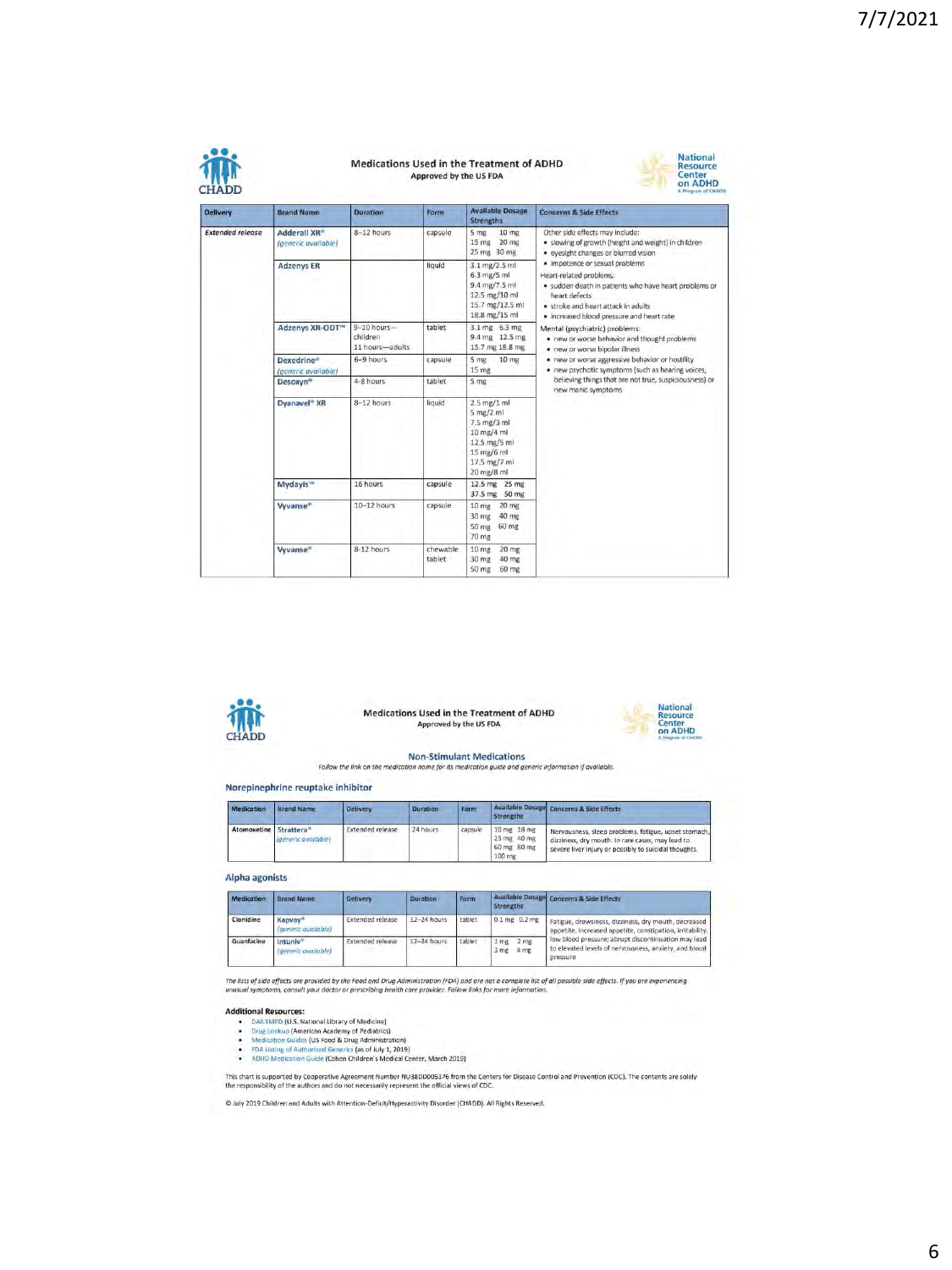## Methylphenidate

• Short-acting immediate release: Chewable tablets, Methylin (oral solution), and Ritalin (tablets): Oral: Initial: 10 to 20 mg/day in 2 divided doses<br>before breakfast and lunch; may increase based on response and tolerabi

Intermediate-acting extended release:

- Metadate ER (tablets): Oral: Initial: 10 mg twice daily; may increase dose based on response and tolerability in 10 mg increments at weekly or greater<br>intervals up to a maximum dose of 60 mg/day. Some experts suggest a f
- Ritalin SR (tablets) [Canadian product]: Oral: Initial: 20 mg once daily in the morning; may increase dose based on response and tolerability in 10 mg<br>increments at weekly or greater intervals up to a maximum dose of 60

Long-acting extended release and transdermal:

- Adhansia XR (capsules): Oral: Initial: 25 mg once daily in the morning; may increase dose based on response and tolerability in 10 to 15 mg increments<br>at intervals of ≥5 days up to a maximum dose of 100 mg/day. Doses >8
- Aptensio XR (capsules): Oral: Initial: 10 mg once daily in the morning; may increase dose based on response and tolerability in 10 mg increments at weekly or greater intervals up to a maximum dose of 60 mg/day.
	- Conversion from other methylphenidate products to Aptensio XR: There are no conversion recommendations in the manufacturer's labeling.
- Concerta (tablets): Oral: Initial: 18 to 36 mg once daily in the morning; may increase dose based on response and tolerability in increments of 18 mg at weekly or greater intervals up to a maximum dose of 72 mg/day.

### **Concerta Dosing Conversion**

| IR methylphenidate (current dose) | Intermediate-acting ER methylphenidate (Metadate ER, Ritalin SR [Canadian product]) (current dose) <sup>a</sup> | Concerta initial dose           |
|-----------------------------------|-----------------------------------------------------------------------------------------------------------------|---------------------------------|
| 5 mg 2 to 3 times daily           | 20 mg daily                                                                                                     | 18 mg once daily in the morning |
| 10 mg 2 to 3 times daily          | 40 mg daily                                                                                                     | 36 mg once daily in the morning |
| 15 mg 2 to 3 times daily          | 60 mg daily                                                                                                     | 54 mg once daily in the morning |
| 20 mg 2 to 3 times daily          | ×.                                                                                                              | 72 mg once daily in the morning |

<sup>a</sup>Concerta Canadian product labeling.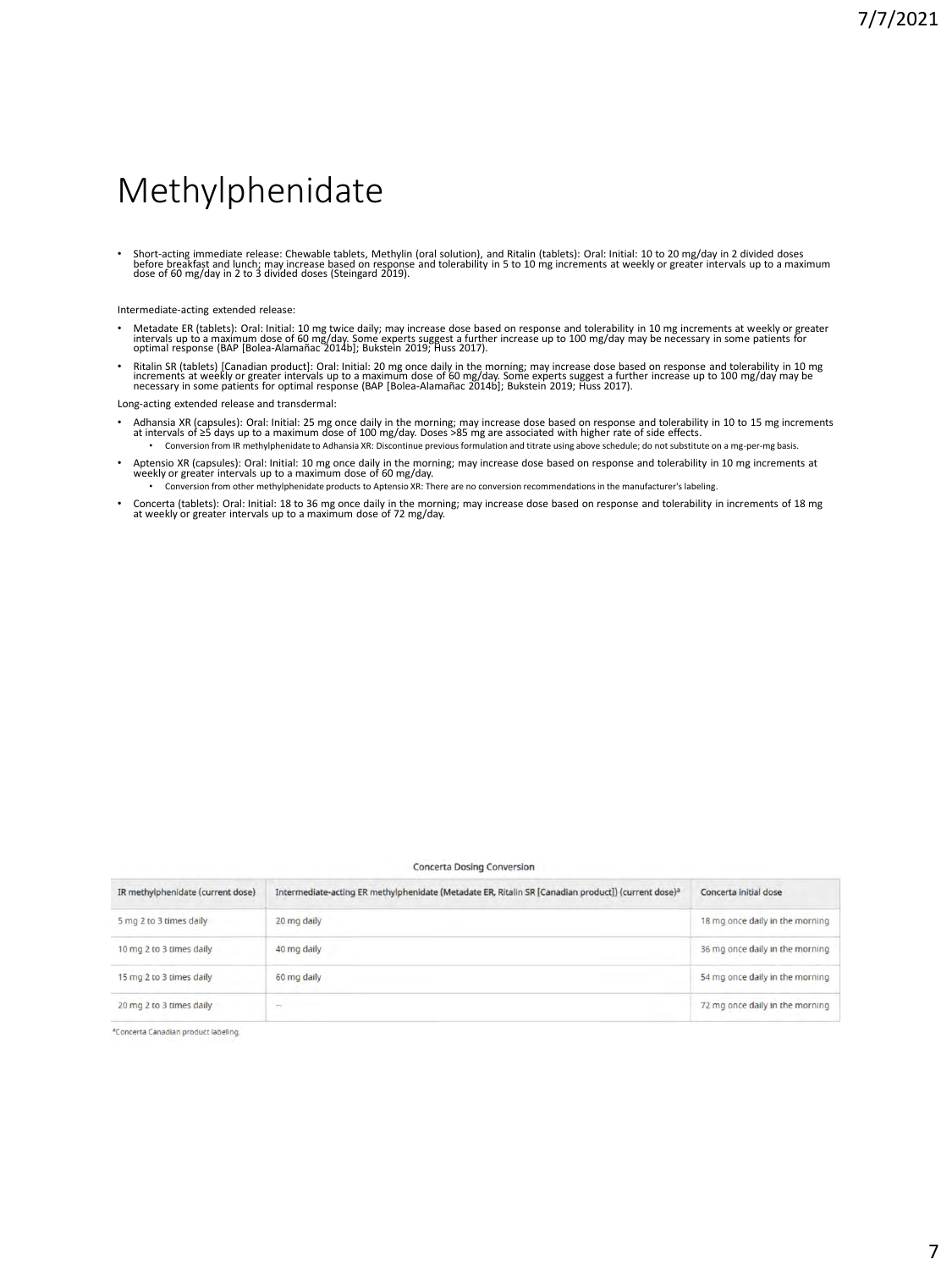- Daytrana transdermal patch: Topical: Initial: 10 mg patch once daily; apply to hip 2 hours before effect is<br>needed and remove 9 hours after application (eg, 3 hours before bedtime); may increase dose based on<br>response a needed (Arnold 2007). Plasma concentrations usually start to decline when the patch is removed but drug absorption may continue for several hours after patch removal.
- Conversion from IR methylphenidate or from Concerta (long-acting extended release) to the transdermal<br>patch: Discontinue previous formulation and titrate using above schedule; do not substitute on a mg-per-mg<br>basis per m

### • Transdermal Dosing Conversion

**Transdermal Dosing Conversion** 

| Immediate release (mg/day) | Concerta (mg/day) | Patch size (Daytrana)          |
|----------------------------|-------------------|--------------------------------|
| 15                         | 18                | 10 mg (12.5 cm <sup>2</sup> )  |
| 22.5                       | 27                | 15 mg (18.75 cm <sup>2</sup> ) |
| 30                         | 36                | 20 mg (25 cm <sup>2</sup> )    |
| 45                         | 54                | 30 mg (37.5 cm <sup>2</sup> )  |

- ∙ Jornay PM (capsules): Oral: Initial: 20 mg once daily in the evening between 6:30 PM and 9:30 PM (eg, 8:00 PM); may increase<br>dose based on response and tolerability in increments of 20 mg at weekly or greater intervals mg/day.
	- Conversion from IR methylphenidate to Jornay PM: Discontinue previous formulation and titrate using above schedule; do not substitute on a mg-per-mg basis.
- Metadate CD (capsules), QuilliChew ER (chewable tablets), Quillivant XR (oral suspension): Oral: Initial: 20 mg once daily in the morning; may increase dose based on response and tolerábility in 10 to 20 mg increments at weekly or greater intervals up to a<br>maximum dose of 60 mg/day. Some experts suggest a further increase up to 100 mg/day with Metada be broken in half for 10 mg and 15 mg doses.
	- Conversion from IR, intermediate-acting ER, or long-acting ER methylphenidate to QuilliChew ER or Quillivant XR: Discontinue previous<br>formulation and titrate using above schedule; do not substitute on a mg-per-mg basis.
- Ritalin LA (capsules): Oral: Initial: 10 to 20 mg once daily in the morning; may increase dose based on response and tolerability in<br>10 mg increments at weekly or greater intervals up to a maximum dose of 60 mg/day. Some
	- Conversion from IR or intermediate-acting ER methylphenidate (eg, Metadate ER, Ritalin SR [Canadian product]) to Ritalin LA: Use equivalent TDD administered once daily.